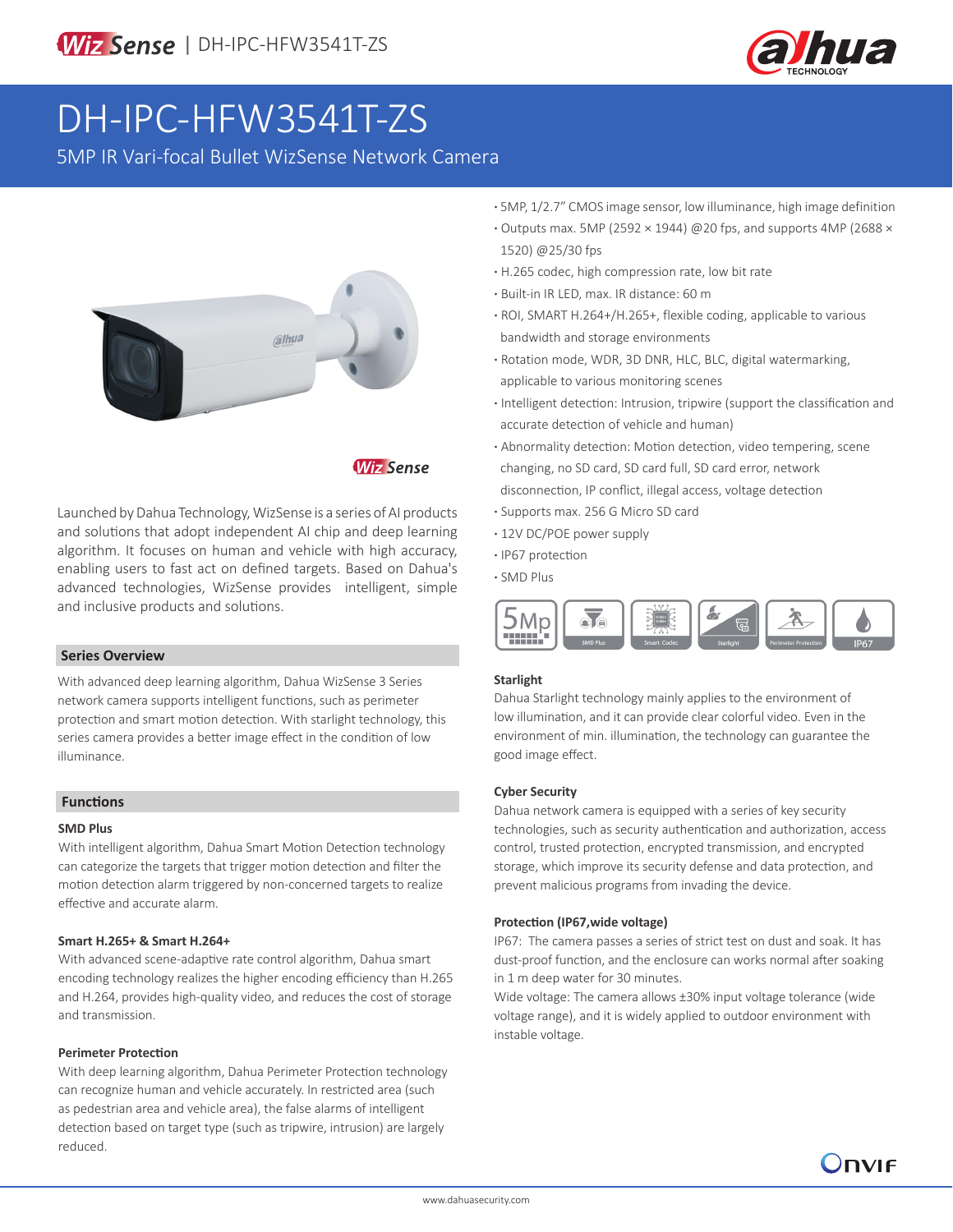# Wiz Sense | DH-IPC-HFW3541T-ZS

# **Technical Specification**

| Camera                          |      |                                                                                         |                     |                      |                     |
|---------------------------------|------|-----------------------------------------------------------------------------------------|---------------------|----------------------|---------------------|
| Image Sensor                    |      | 1/2.7"5Megapixel progressive CMOS                                                       |                     |                      |                     |
| Max. Resolution                 |      | 2592 (H) ×1944 (V)                                                                      |                     |                      |                     |
| <b>ROM</b>                      |      | 128 MB                                                                                  |                     |                      |                     |
| <b>RAM</b>                      |      | 512 MB                                                                                  |                     |                      |                     |
| <b>Scanning System</b>          |      | Progressive                                                                             |                     |                      |                     |
| <b>Electronic Shutter Speed</b> |      | Auto/Manual 1/3 s-1/100000 s                                                            |                     |                      |                     |
| Min. Illumination               |      | 0.005 Lux@F1.5 (Color, 30IRE)<br>0.0005 Lux@F1.5 (B/W, 30IRE)<br>0 Lux (Illuminator on) |                     |                      |                     |
| S/N Ratio                       |      | > 56 dB                                                                                 |                     |                      |                     |
| <b>Illumination Distance</b>    |      | 60 m (197 ft)                                                                           |                     |                      |                     |
| Illuminator On/Off Control      |      | Auto/Manual                                                                             |                     |                      |                     |
| <b>Illuminator Number</b>       |      | 4 (IR LED)                                                                              |                     |                      |                     |
| Pan/Tilt/Rotation Range         |      | Pan: 0°-360°; Tilt: 0°-90°; Rotation: 0°-360°                                           |                     |                      |                     |
| Lens                            |      |                                                                                         |                     |                      |                     |
| Lens Type                       |      | Motorized vari-focal                                                                    |                     |                      |                     |
| Mount Type                      |      | $\phi$ 14                                                                               |                     |                      |                     |
| Focal Length                    |      | 2.7 mm-13.5 mm                                                                          |                     |                      |                     |
| Max. Aperture                   |      | F1.5                                                                                    |                     |                      |                     |
| Field of View                   |      | Horizontal: 99°-26°<br>Vertical: 72°-20°<br>Diagonal: 133°-33°                          |                     |                      |                     |
| Iris Type                       |      | Fixed                                                                                   |                     |                      |                     |
| <b>Close Focus Distance</b>     |      | $0.8$ m (2.6 ft)                                                                        |                     |                      |                     |
| <b>DORI Distance</b>            | Lens | Detect                                                                                  | Observe             | Recognize            | Identify            |
|                                 | W    | 64.0 m<br>(210.0ft)                                                                     | 25.6 m<br>(84.0 ft) | 12.8 m<br>(42.0 ft)  | 6.4 m<br>(21.0 ft)  |
|                                 | T    | 222.0 m<br>(728.3 ft)                                                                   | 88.8m<br>(291.3 ft) | 44.4 m<br>(145.7 ft) | 22.2 m<br>(72.8 ft) |
| Professional, Intelligent       |      |                                                                                         |                     |                      |                     |

| <b>Perimeter Protection</b> | Tripwire; intrusion (Recognition of human and vehicle)                                                                                                                                                     |  |  |
|-----------------------------|------------------------------------------------------------------------------------------------------------------------------------------------------------------------------------------------------------|--|--|
| Intelligent Search          | Work together with Smart NVR to perform refine<br>intelligent search, event extraction and merging to event<br>videos                                                                                      |  |  |
| Video                       |                                                                                                                                                                                                            |  |  |
| Video Compression           | H.265; H.264; H.264H; H.264B; MJPEG(only supported<br>by sub stream)                                                                                                                                       |  |  |
| Smart Codec                 | Smart H.265+/ Smart H.264+                                                                                                                                                                                 |  |  |
| Video Frame Rate            | Main stream (2592 × 1944@1-20 fps)<br>$(2688 \times 1520@1 - 25/30$ fps)<br>sub stream(704 × 576@1-25 fps/704 × 480@1-30 fps)<br>third stream(1280 × 720@1-25/30 fps)                                      |  |  |
| <b>Stream Capability</b>    | 3 streams                                                                                                                                                                                                  |  |  |
| Resolution                  | 5M (2592 × 1944); 4M (2688 × 1520); 3M (2304 × 1296);<br>1080p (1920 × 1080); 1.3M (1280 × 960); 720p (1280<br>x 720); D1 (704 x 576/704 x 480); VGA (640 x 480); CIF<br>$(352 \times 288/352 \times 240)$ |  |  |

| <b>Bit Rate Control</b>        | CBR/VBR                                                                                                                                                                                                                                                                          |  |  |  |
|--------------------------------|----------------------------------------------------------------------------------------------------------------------------------------------------------------------------------------------------------------------------------------------------------------------------------|--|--|--|
| Video Bit Rate                 | H.264: 3 Kbps-8192 Kbps<br>H.265: 3 Kbps-8192 Kbps                                                                                                                                                                                                                               |  |  |  |
| Day/Night                      | Auto(ICR)/Color/B/W                                                                                                                                                                                                                                                              |  |  |  |
| BLC                            | Yes                                                                                                                                                                                                                                                                              |  |  |  |
| HLC                            | Yes                                                                                                                                                                                                                                                                              |  |  |  |
| WDR                            | 120 dB                                                                                                                                                                                                                                                                           |  |  |  |
| White Balance                  | Auto/natural/street lamp/outdoor/manual/regional<br>custom                                                                                                                                                                                                                       |  |  |  |
| Gain Control                   | Auto/Manual                                                                                                                                                                                                                                                                      |  |  |  |
| Noise Reduction                | 3D DNR                                                                                                                                                                                                                                                                           |  |  |  |
| <b>Motion Detection</b>        | OFF/ON (4 areas, rectangular)                                                                                                                                                                                                                                                    |  |  |  |
| Region of Interest(RoI)        | Yes (4 areas)                                                                                                                                                                                                                                                                    |  |  |  |
| Smart Illumination             | Yes                                                                                                                                                                                                                                                                              |  |  |  |
| <b>Image Rotation</b>          | 0°/90°/180°/270° (Support 90°/270° with 1920 × 1080<br>resolution and lower.)                                                                                                                                                                                                    |  |  |  |
| Mirror                         | Yes                                                                                                                                                                                                                                                                              |  |  |  |
| Privacy Masking                | 4 areas                                                                                                                                                                                                                                                                          |  |  |  |
| Alarm                          |                                                                                                                                                                                                                                                                                  |  |  |  |
| Alarm Event                    | No SD card; SD card full; SD card error; less service time<br>of SD card (smart card supports); network disconnection;<br>IP conflict; illegal access; voltage detection; security<br>exception; motion detection; scene changing; intensity<br>change; tripwire; intrusion; SMD |  |  |  |
| Network                        |                                                                                                                                                                                                                                                                                  |  |  |  |
| Network                        | RJ-45 (10/100 Base-T)                                                                                                                                                                                                                                                            |  |  |  |
| SDK and API                    | Yes                                                                                                                                                                                                                                                                              |  |  |  |
| Protocol                       | IPv4; IPv6; HTTP; TCP; UDP; ARP; RTP; RTSP; RTCP; RTMP;<br>SMTP; FTP; SFTP; DHCP; DNS; DDNS; QoS; UPnP; NTP;<br>Multicast; ICMP; IGMP; NFS; PPPoE; SNMP                                                                                                                          |  |  |  |
| Cyber Security                 | Video encryption; firmware encryption; configuration<br>encryption; Digest; WSSE; account lockout; security logs;<br>IP/MAC filtering; generation and importing of X.509<br>certification; syslog; HTTPS; 802.1x; trusted boot; trusted<br>execution; trusted upgrade            |  |  |  |
| Interoperability               | ONVIF(Profile S/Profile G/Profile T);CGI;P2P;Milestone;<br>Genetec                                                                                                                                                                                                               |  |  |  |
| Scene Self-adaptation<br>(SSA) | Yes                                                                                                                                                                                                                                                                              |  |  |  |
| User/Host                      | 20 (Total bandwidth: 64 M)                                                                                                                                                                                                                                                       |  |  |  |
| Storage                        | FTP; SFTP; Micro SD Card (support max. 256 G); NAS                                                                                                                                                                                                                               |  |  |  |
| Browser                        | IE: IE8, IE9, IE11<br>Chrome<br>Firefox                                                                                                                                                                                                                                          |  |  |  |
| Management Software            | Smart PSS, DSS, DMSS                                                                                                                                                                                                                                                             |  |  |  |
| Mobile Phone                   | IOS; Android                                                                                                                                                                                                                                                                     |  |  |  |
| Certification                  |                                                                                                                                                                                                                                                                                  |  |  |  |
| Certifications                 | CE-LVD: EN62368-1<br>CE-EMC: Electromagnetic Compatibility Directive<br>2014/30/EU<br>FCC: 47 CFR FCC Part 15, Subpart B                                                                                                                                                         |  |  |  |

UL/CUL: UL60950-1 CAN/CSA C22.2 No.60950-1-07